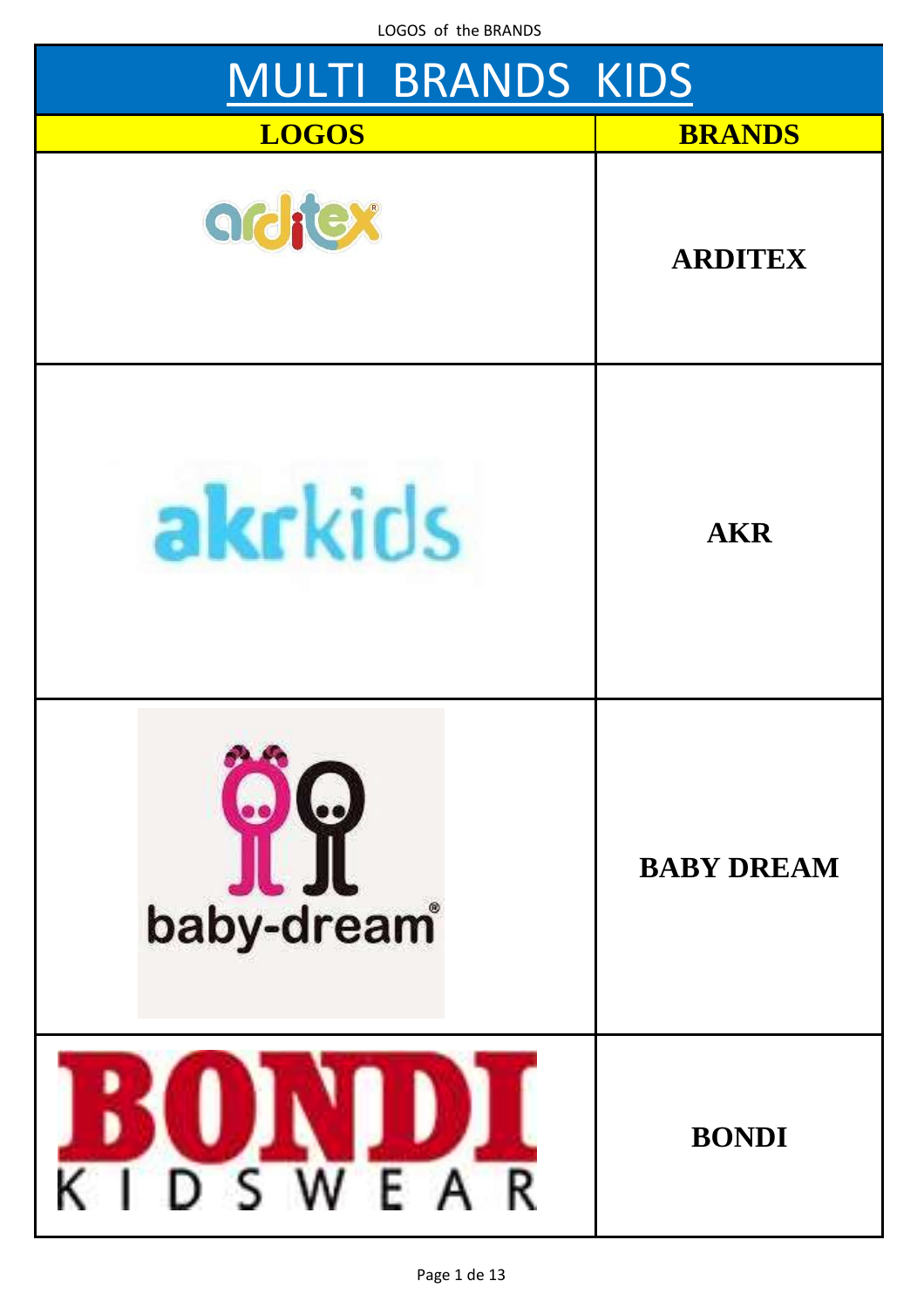| LUGUS OT THE BRANDS<br><b>LOGOS</b> | <b>BRANDS</b>     |
|-------------------------------------|-------------------|
| <b>BLUE SEVEN</b>                   | <b>BLUE SEVEN</b> |
| Tarodel S.A.                        | <b>CARODEL</b>    |
| Cars &<br>jeans & casuals           | <b>CARS JEANS</b> |
| gufo.                               | Il Gufo           |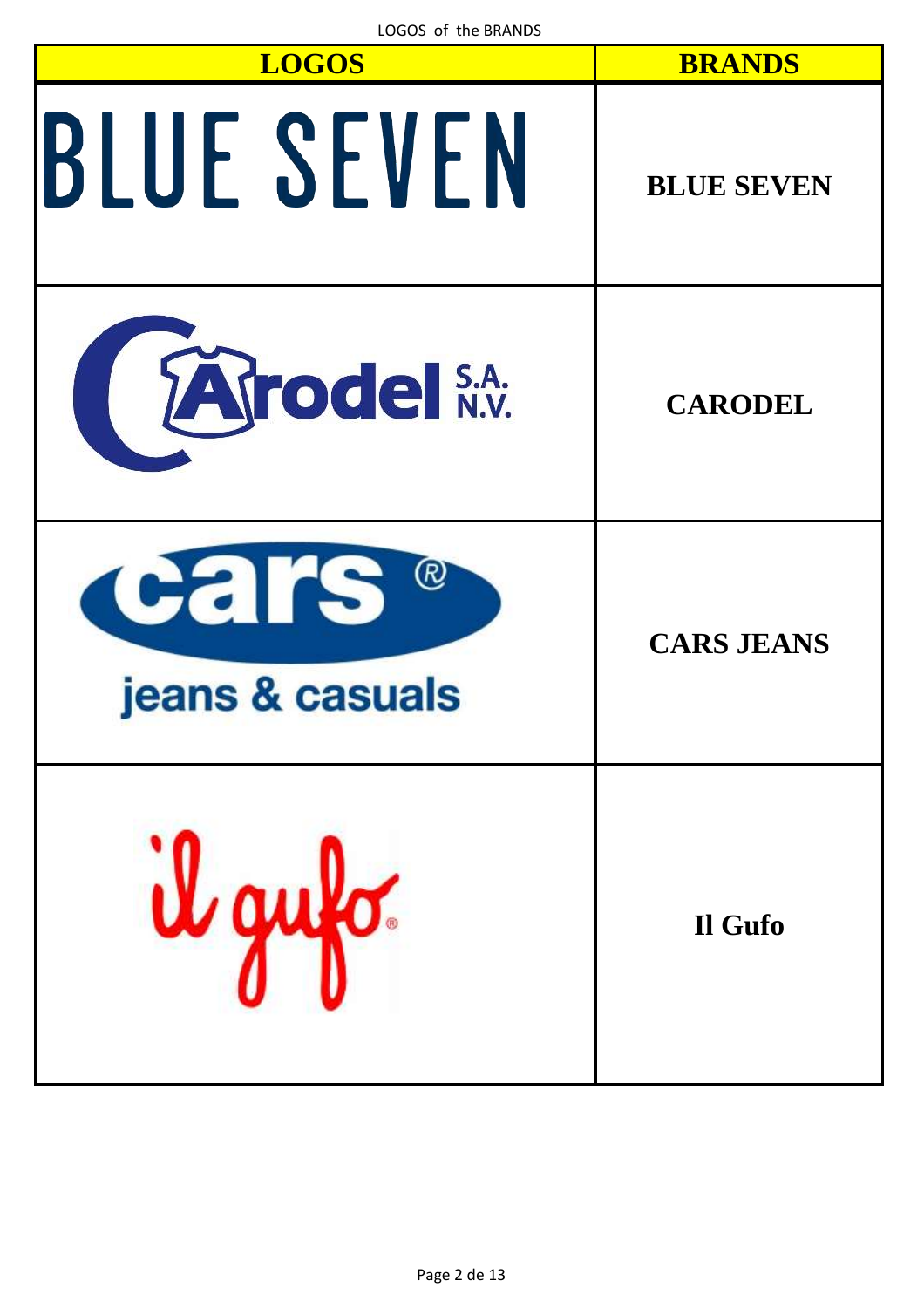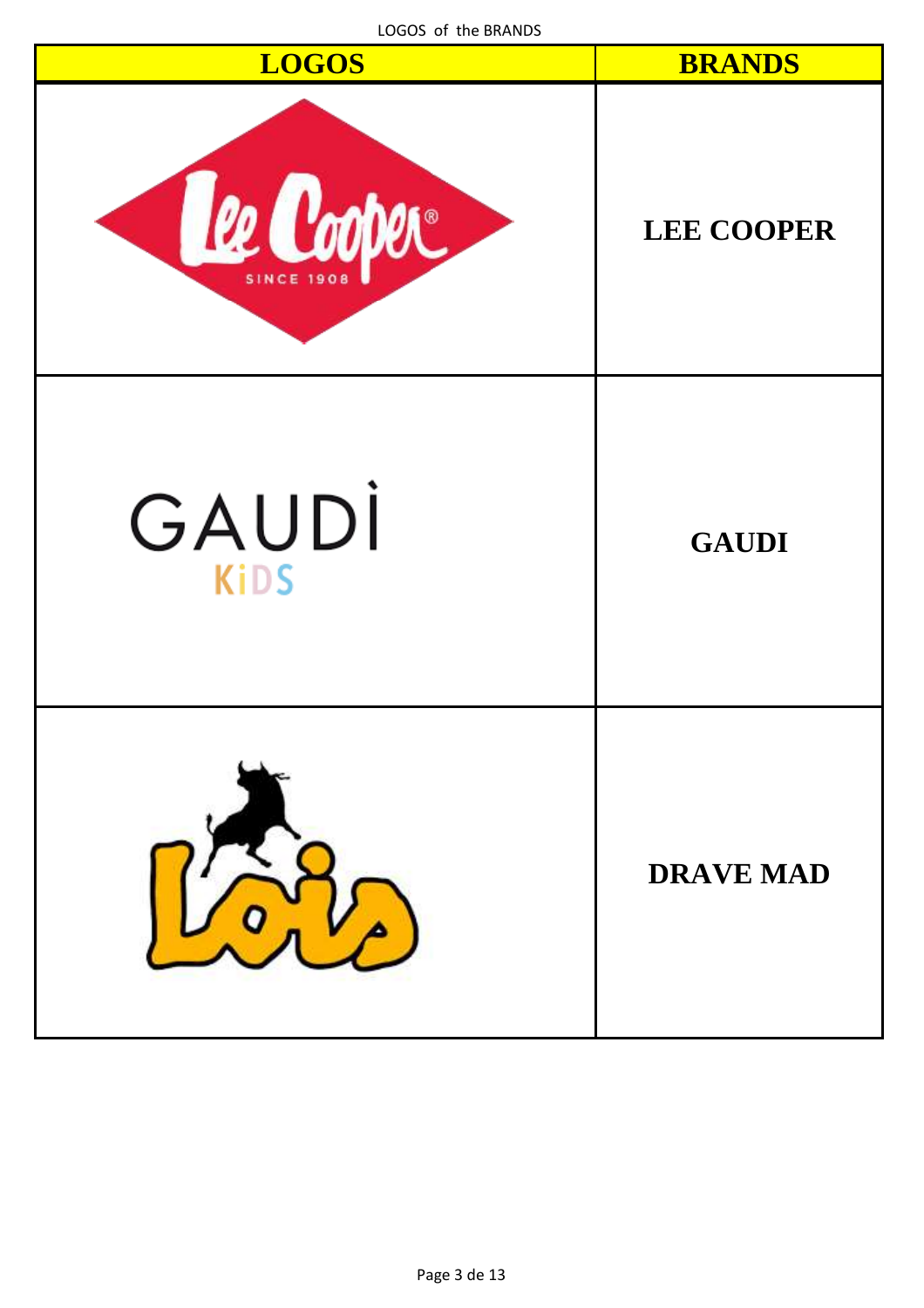| LOGOS of the BRANDS |  |  |
|---------------------|--|--|
|---------------------|--|--|

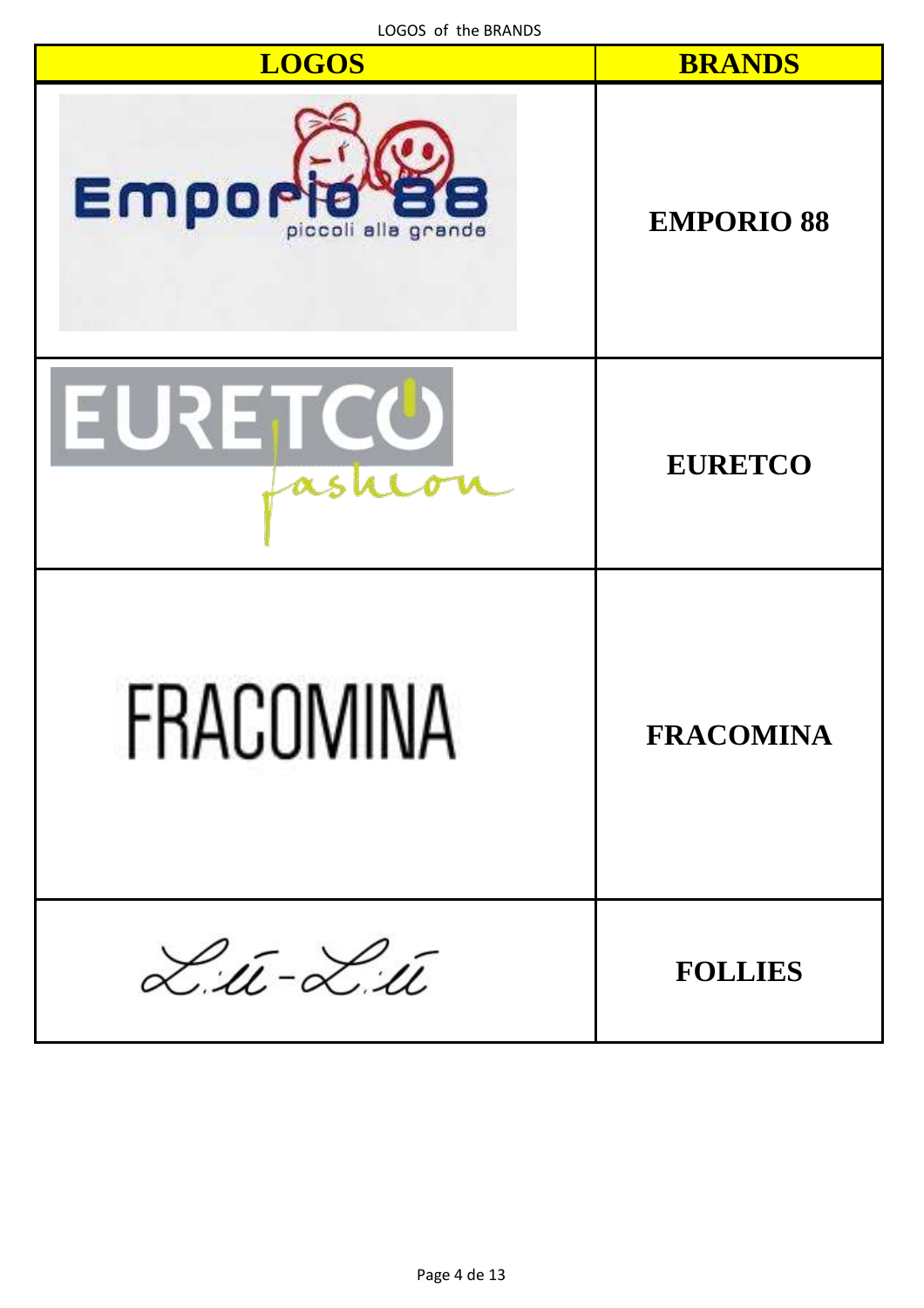| LOGOS of the BRANDS<br><b>LOGOS</b> | <b>BRANDS</b>                   |
|-------------------------------------|---------------------------------|
| fransa                              | <b>FRANSA</b><br><b>COMPANY</b> |
| frilly                              | <b>FRILLY</b>                   |
| FUN<br>FUN                          | <b>GIO FRAN BABY</b>            |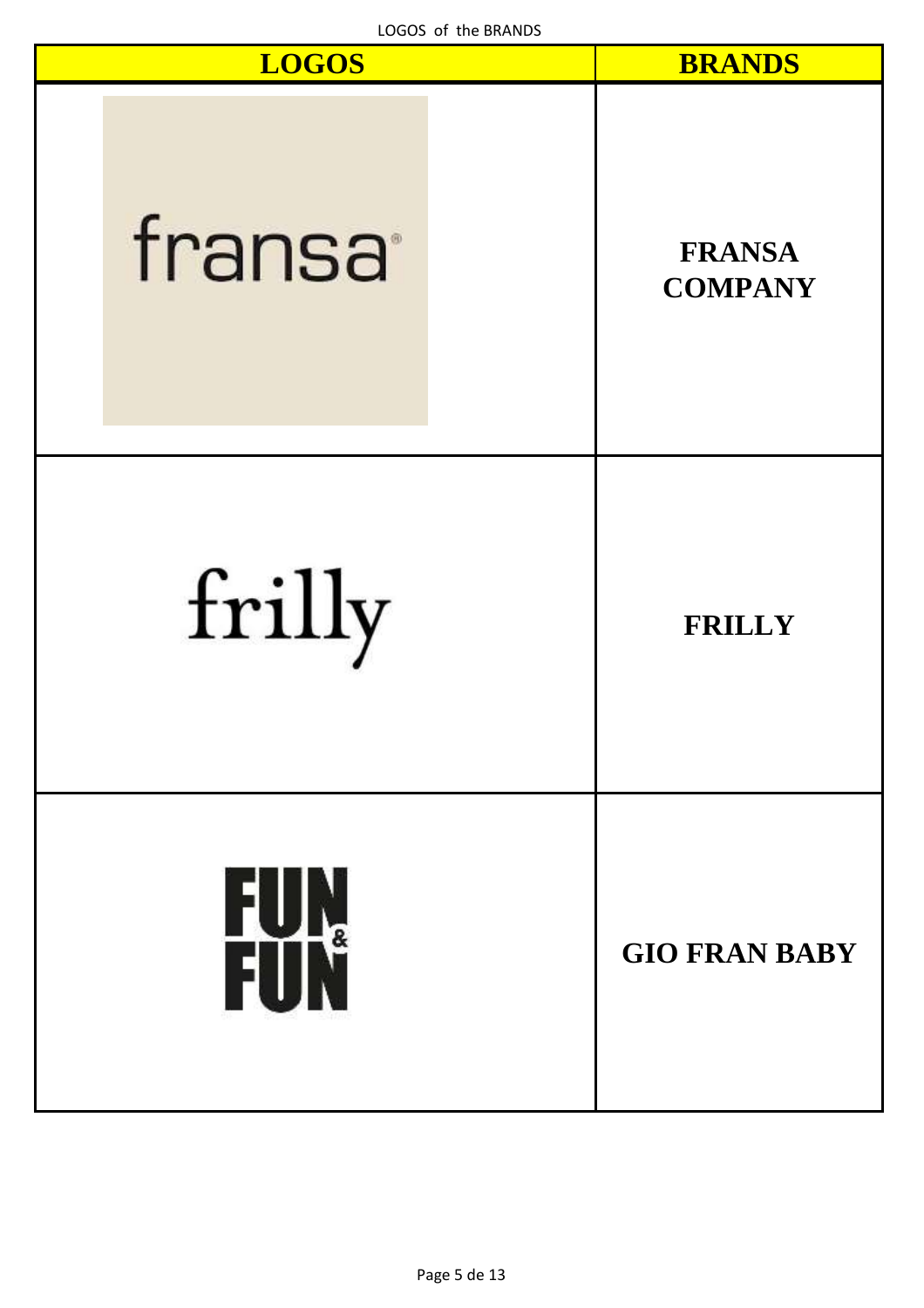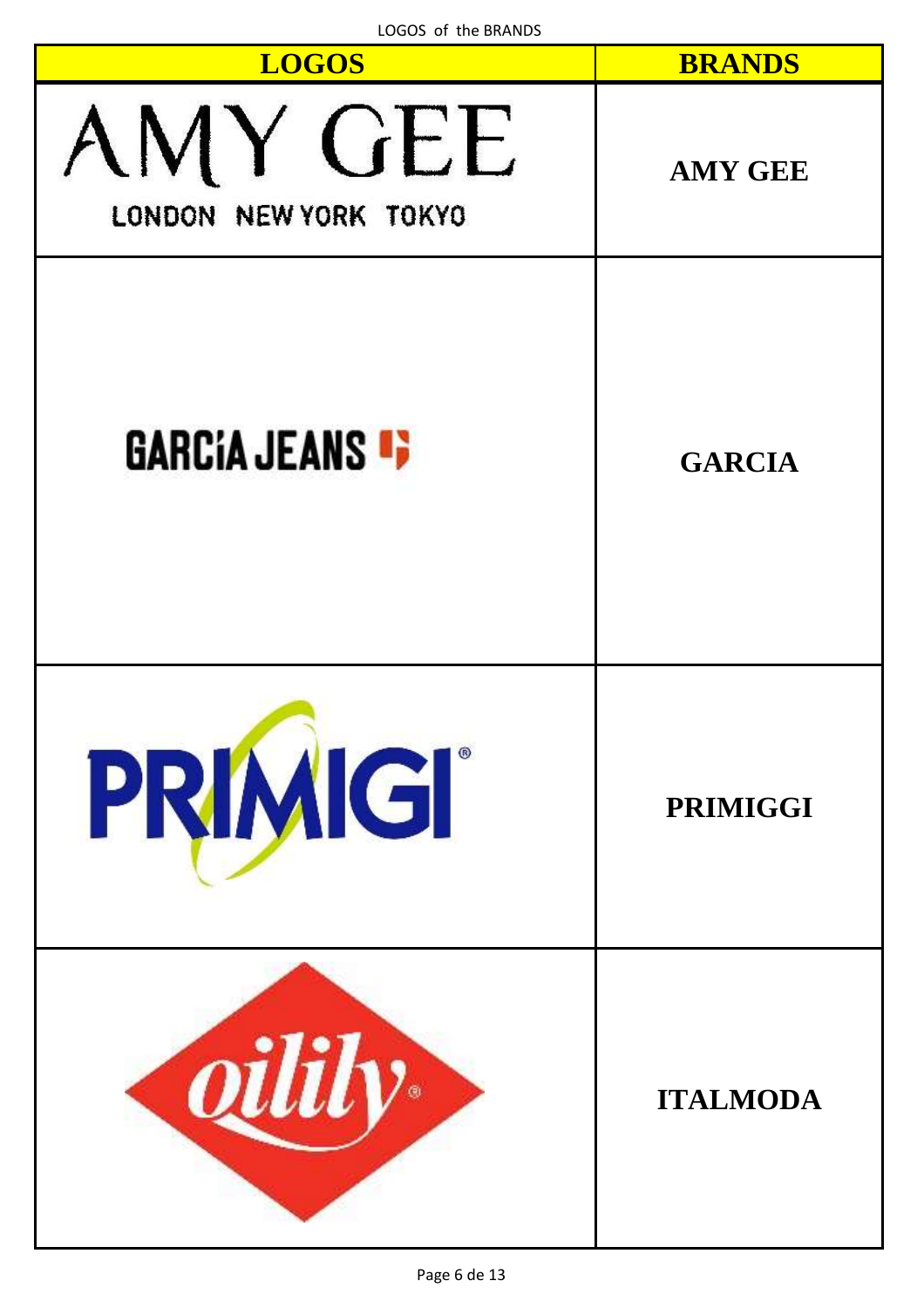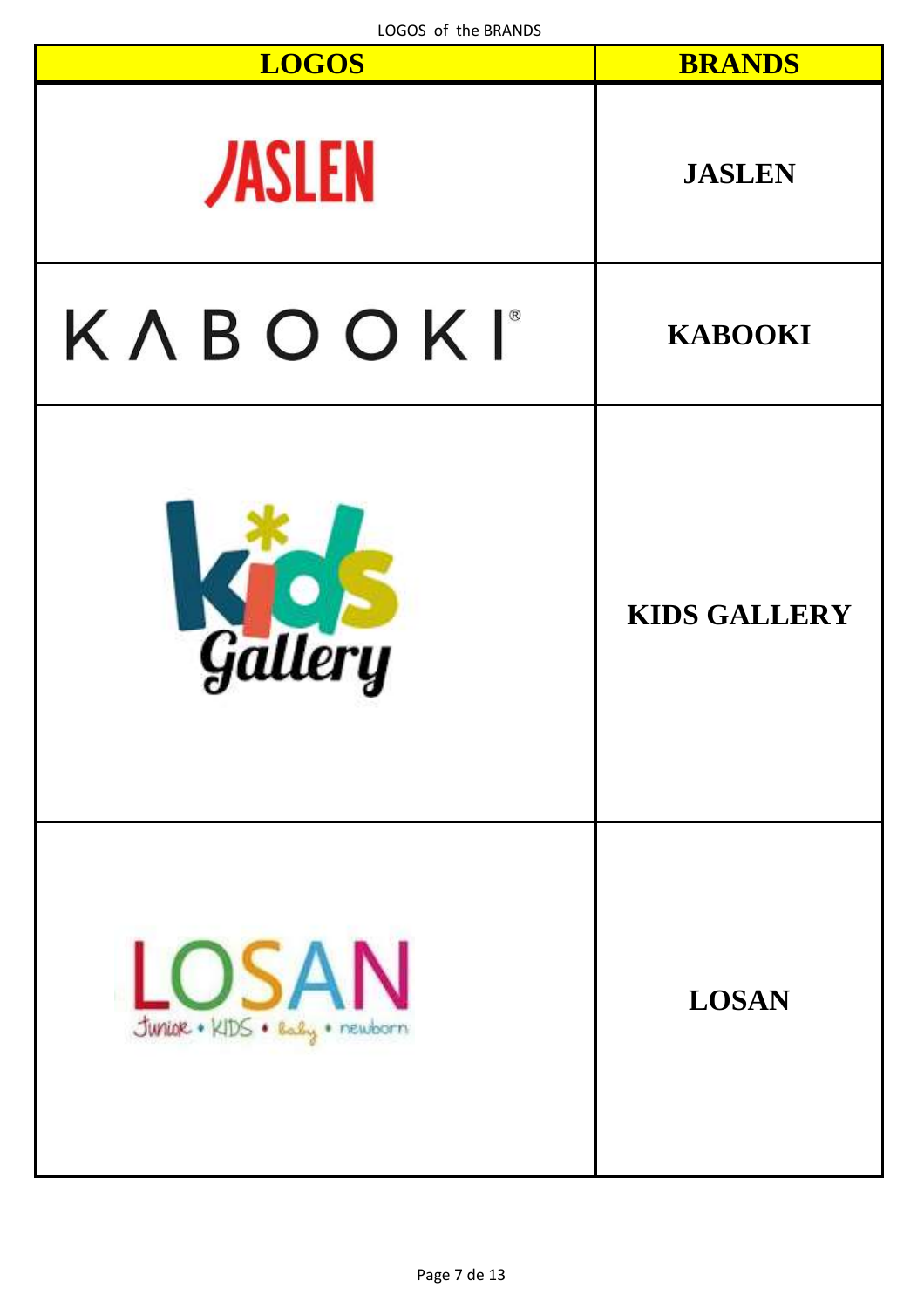| LOGOS of the BRANDS<br><b>LOGOS</b>  | <b>BRANDS</b>    |
|--------------------------------------|------------------|
| MINISONF                             | <b>MINI CONF</b> |
| <b>MANAI</b><br>DA UN CAPO ALL'ALTRO | <b>MANAI</b>     |
| NAF NAF                              | <b>NAF NAF</b>   |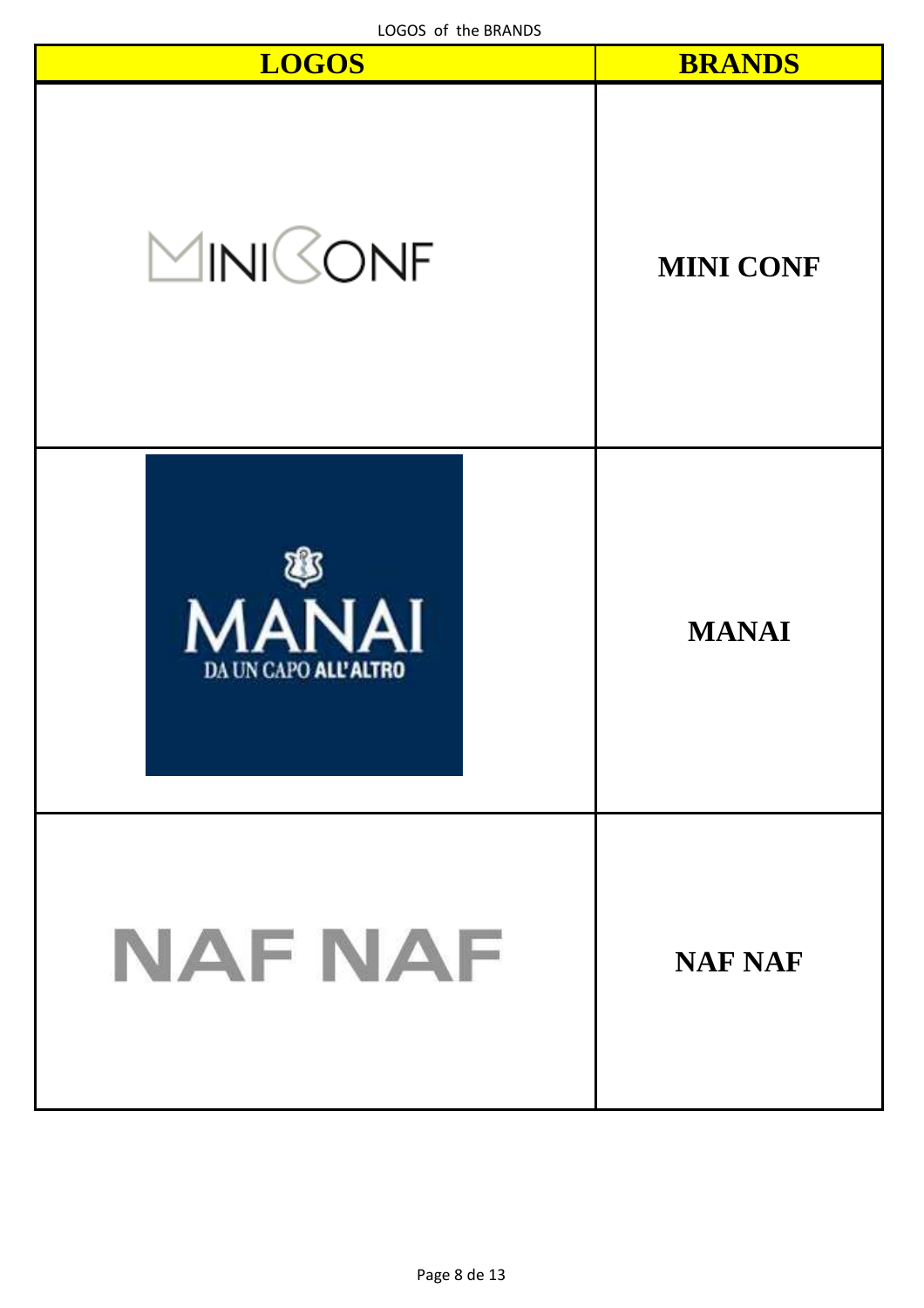| LUGUS OF THE BRANDS<br><b>LOGOS</b> | <b>BRANDS</b>      |
|-------------------------------------|--------------------|
| Hello Kitty                         | <b>HELLO KITTY</b> |
| nopples                             | <b>NOPPIES</b>     |
|                                     | <b>OVER BRANDS</b> |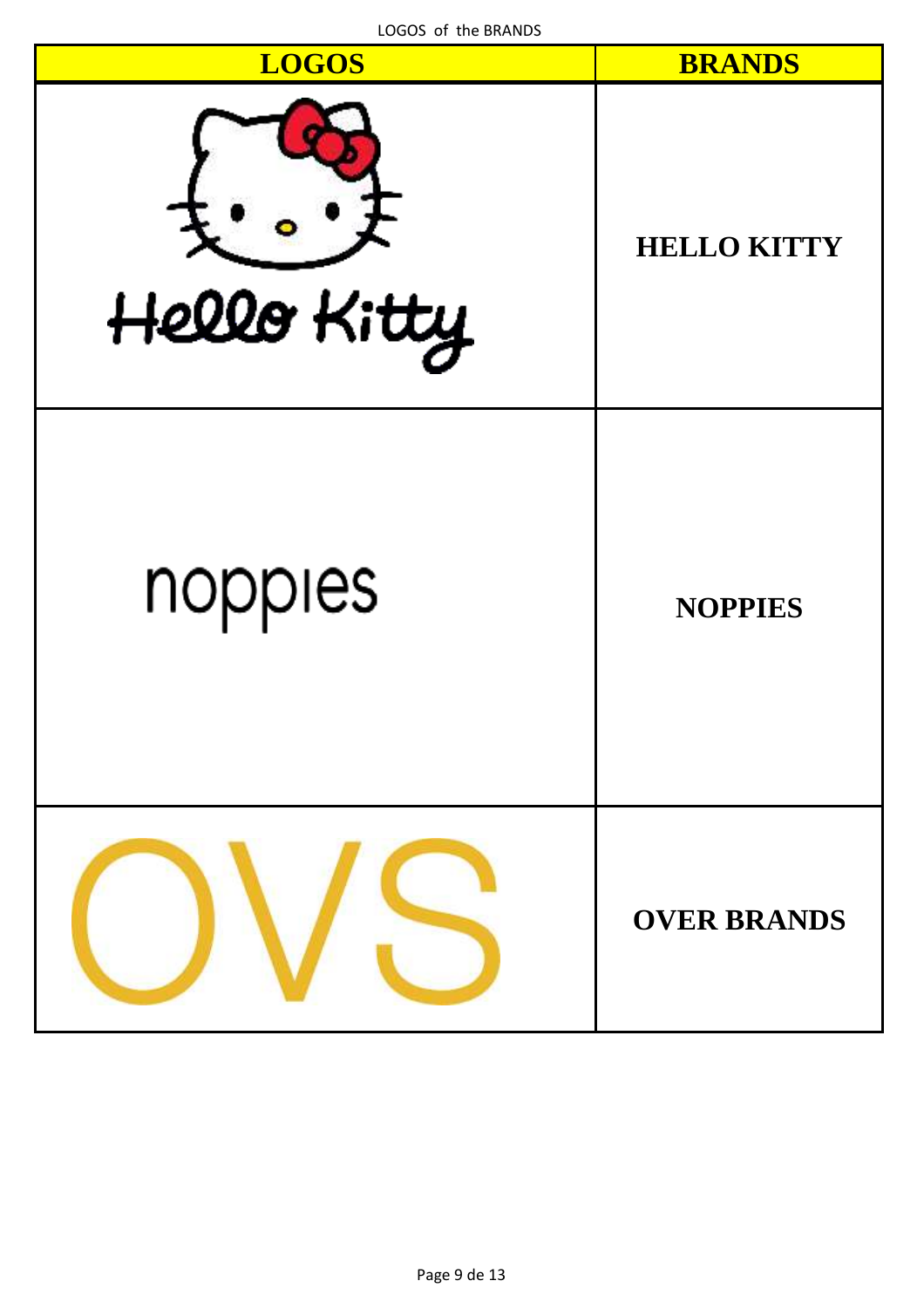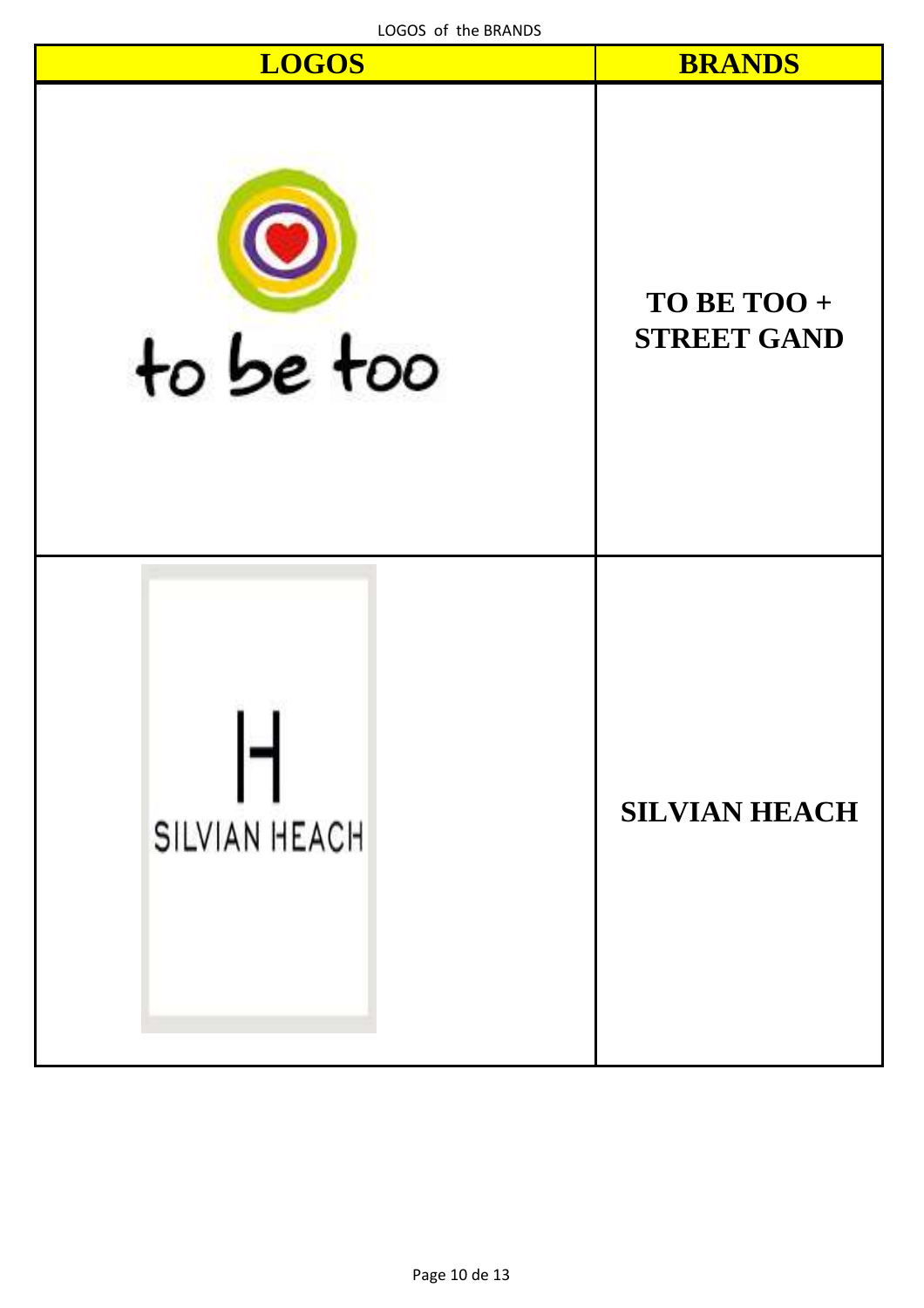| <b>LOGOS</b>                | <b>BRANDS</b>       |
|-----------------------------|---------------------|
| TEIDEM BY WEAR              | <b>TEIDEM</b>       |
| Superdry.                   | <b>SUPERDRY</b>     |
| <b>BABY- &amp; KIDSWEAR</b> | <b>TEXTIL TRADE</b> |
| tuc                         | <b>TUC TUC</b>      |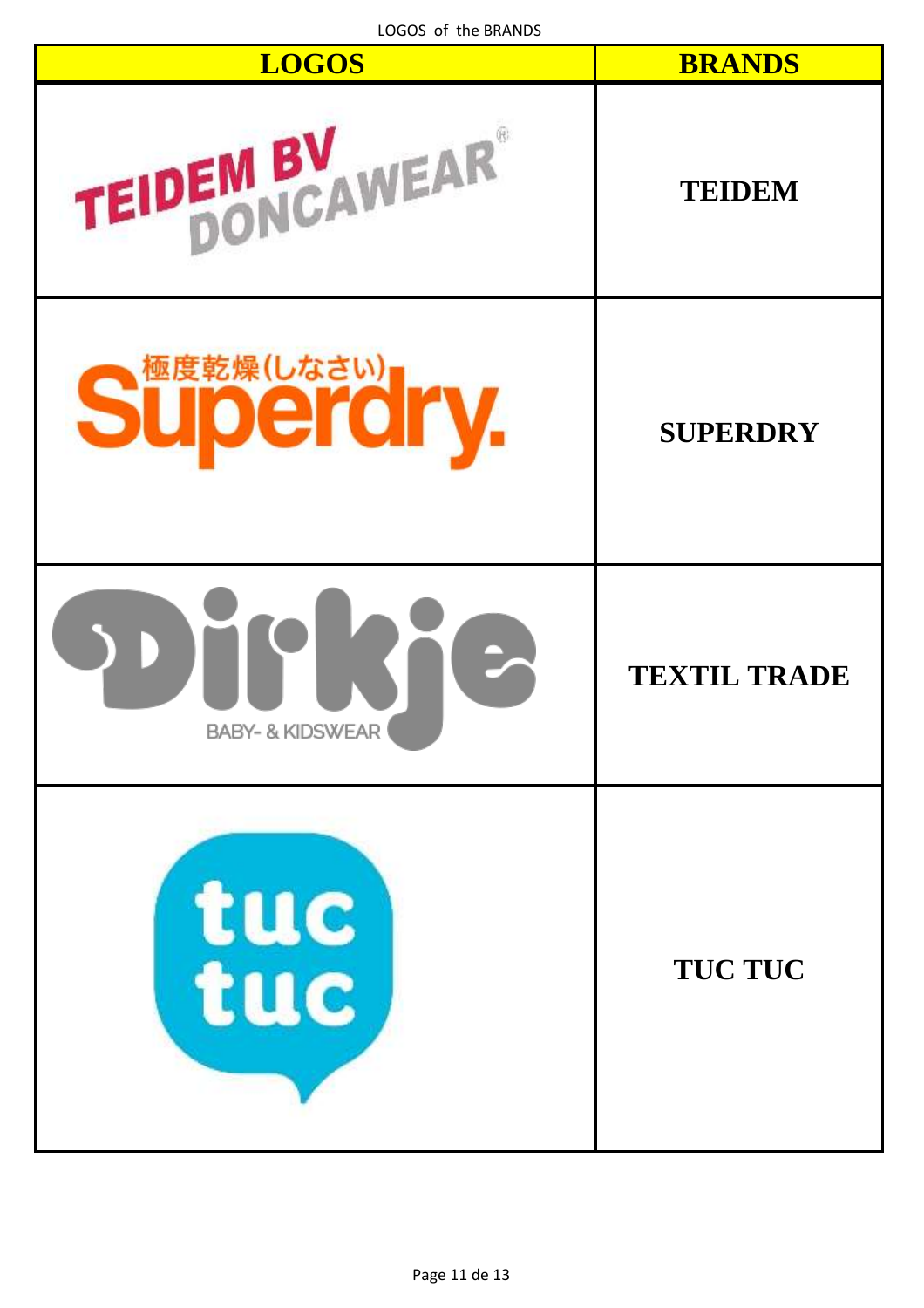| LOGOS OF the BRANDS<br><b>LOGOS</b>                                                                     | <b>BRANDS</b>       |
|---------------------------------------------------------------------------------------------------------|---------------------|
| COMICWARE                                                                                               | <b>UNITED LABEL</b> |
| <b>ZIPPY</b>                                                                                            | <b>ZIPPY</b>        |
| <b>LEMON BERET</b><br>$E-BOUNDby earthbound®$<br><b>X-PEAK</b><br>by<br>BY EMONITE®<br>REBEL GENERATION | <b>VEGOTEX</b>      |